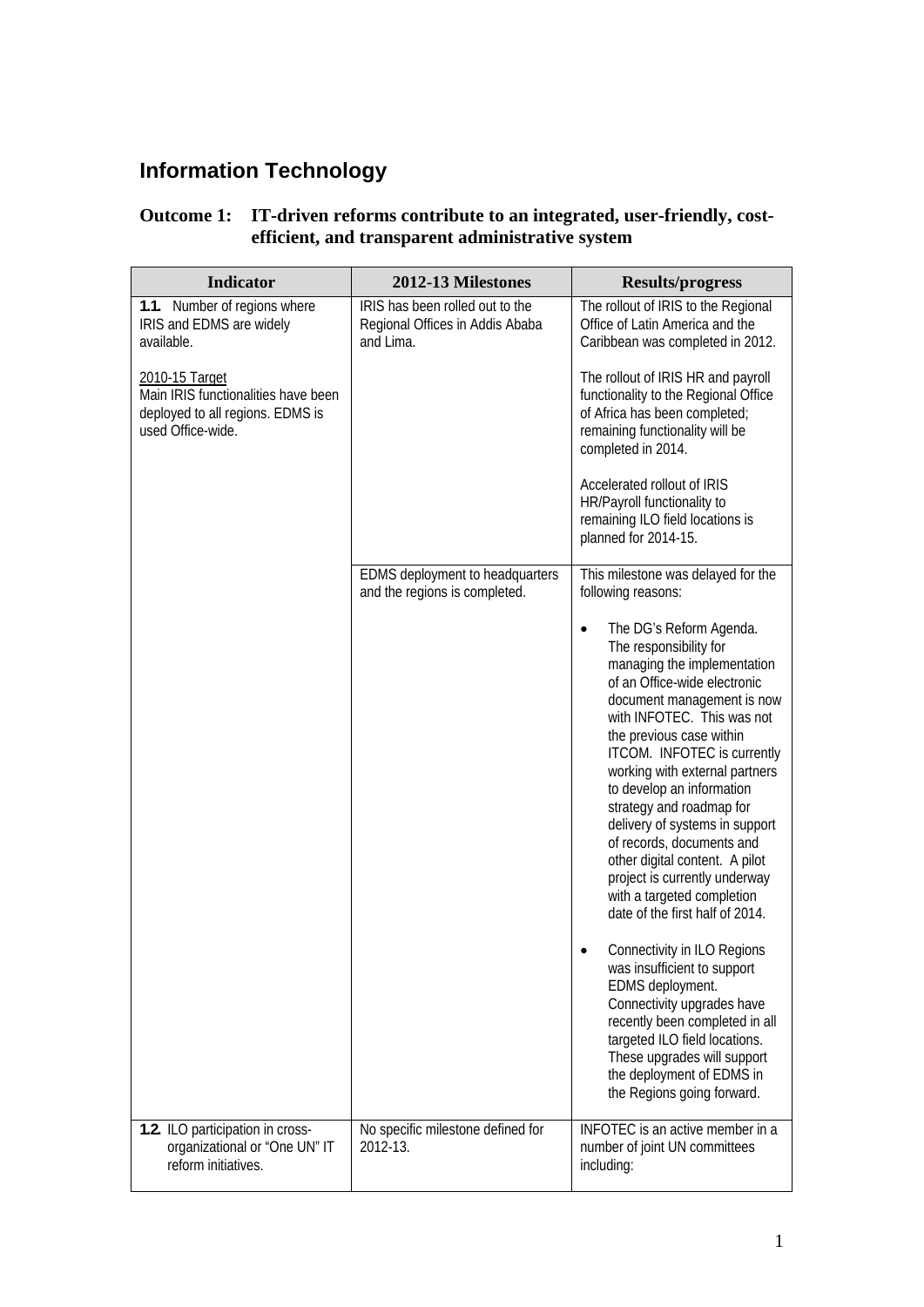| 2010-15 Target                                                            | United Nations Information,<br>$\bullet$                                |
|---------------------------------------------------------------------------|-------------------------------------------------------------------------|
| ILO will implement at least two                                           | Technology and                                                          |
| shared "One UN" IT initiatives, or<br>other cross-organizational projects | <b>Communications Network (ICT</b><br>Network)                          |
|                                                                           | United Nations Chief Advisory<br>$\bullet$                              |
|                                                                           | Board for International                                                 |
|                                                                           | Organizations (CABIO)                                                   |
|                                                                           | United Nations International<br>$\bullet$                               |
|                                                                           | <b>Computing Centre</b>                                                 |
|                                                                           | Management Committee                                                    |
|                                                                           | (UNICC/MC)                                                              |
|                                                                           | United Nations Group on the<br>$\bullet$<br>Information Society (UNGIS) |
|                                                                           | UN Special Interest Group on<br>$\bullet$                               |
|                                                                           | <b>Information Security</b>                                             |
|                                                                           | (UNISSIG)                                                               |
|                                                                           |                                                                         |
|                                                                           | The ILO has provided input or co-                                       |
|                                                                           | authored papers concerning a<br>number of joint IT initiatives          |
|                                                                           | including the following:                                                |
|                                                                           |                                                                         |
|                                                                           | UN-wide framework on Cyber<br>$\bullet$                                 |
|                                                                           | security & Cybercrime                                                   |
|                                                                           | Cyber security Incident<br>$\bullet$                                    |
|                                                                           | Response Team (CIRT)                                                    |
|                                                                           | <b>Information Security</b><br>$\bullet$<br>Awareness Programme         |
|                                                                           | Use of Cloud Computing in the<br>$\bullet$                              |
|                                                                           | <b>UN System</b>                                                        |
|                                                                           |                                                                         |
|                                                                           | INFOTEC also worked closely with                                        |
|                                                                           | two UN agencies over the reporting<br>period to share and leverage IT   |
|                                                                           | work already done in order to                                           |
|                                                                           | accelerate implementation of value-                                     |
|                                                                           | added IT projects within the Office.                                    |
|                                                                           | These include:                                                          |
|                                                                           | FAO - Data warehouse to support                                         |
|                                                                           | HR reporting at the ILO.                                                |
|                                                                           |                                                                         |
|                                                                           | UNOG - Replacement of the ILO's                                         |
|                                                                           | Health Insurance Systems (HIIS).                                        |
|                                                                           | These joint-initiatives are scheduled                                   |
|                                                                           | for completion in the 2014-15                                           |
|                                                                           | biennium.                                                               |
|                                                                           |                                                                         |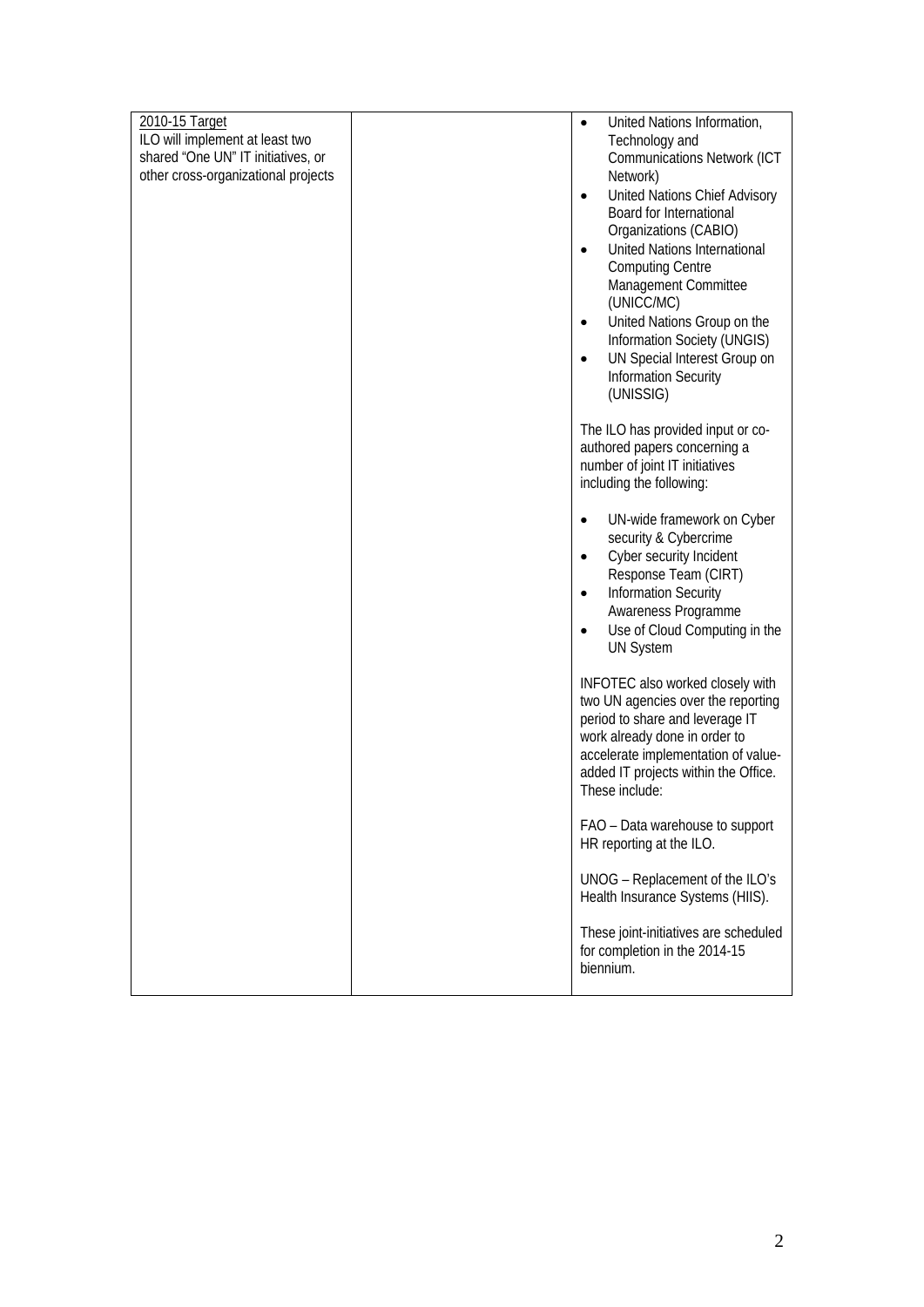## **Outcome 2: A collaborative Office-wide approach to the use of IT resources and capabilities is embedded, resulting in improved IT governance and efficiencies**

| Indicator                                                                                                                                                                                 | 2012-13 Milestones                                                                                               | <b>Results/progress</b>                                                                                                                                                                                                                                                |
|-------------------------------------------------------------------------------------------------------------------------------------------------------------------------------------------|------------------------------------------------------------------------------------------------------------------|------------------------------------------------------------------------------------------------------------------------------------------------------------------------------------------------------------------------------------------------------------------------|
| 2.1. Measuring IT expenditures<br>throughout the Office.<br>2010-15 Target<br>All categories of IT expenditures<br>can be fully and accurately reported<br>throughout the Office          | All IT resources in external offices<br>can be fully and accurately<br>reported.                                 | A new account coding structure<br>was implemented in January 2012<br>within INFOTEC to better track IT<br>expenditures and to streamline and<br>improve the timeliness and<br>accuracy of reporting on IT<br>expenditures at headquarters.                             |
|                                                                                                                                                                                           |                                                                                                                  | As IRIS is implemented in<br>additional field locations, the<br>accuracy of timeliness of reporting<br>total IT expenditure will continue to<br>improve.                                                                                                               |
| 2.2. A central coordinating function<br>for overseeing costly Office-wide IT<br>initiatives.<br>2010-15 Target<br>Centralized function is in place for<br>managing the prioritization and | Centralized function is operational<br>to assess, evaluate, and prioritize<br>costly Office-wide IT initiatives. | The ILO Information Technology<br>Governance Committee (ITGC) has<br>been formally established through<br>an Office Directive (IGDS 333).<br>Within the framework of the IT<br>Strategy adopted by the Governing                                                       |
| guiding the execution of costly IT<br>initiatives.                                                                                                                                        |                                                                                                                  | Body and the approved Programme<br>and Budget, the ITGC governs<br>Office-wide IT principles, priorities,<br>projects and investments of<br>strategic benefit to the Office.                                                                                           |
|                                                                                                                                                                                           |                                                                                                                  | The INFOTEC Project Management<br>Office (PMO) is an advisory body to<br>the ITGC and provides a<br>centralized coordination function to<br>facilitate selection, approval and<br>prioritization of proposed IT<br>initiatives.                                        |
|                                                                                                                                                                                           |                                                                                                                  | The PMO will be fully operational by<br>end of 2013. The methodology,<br>templates, tools and processes by<br>which the IT portfolio of projects<br>and IT-related investments are<br>costed, prioritized, managed,<br>governed and measured have been<br>implemented. |